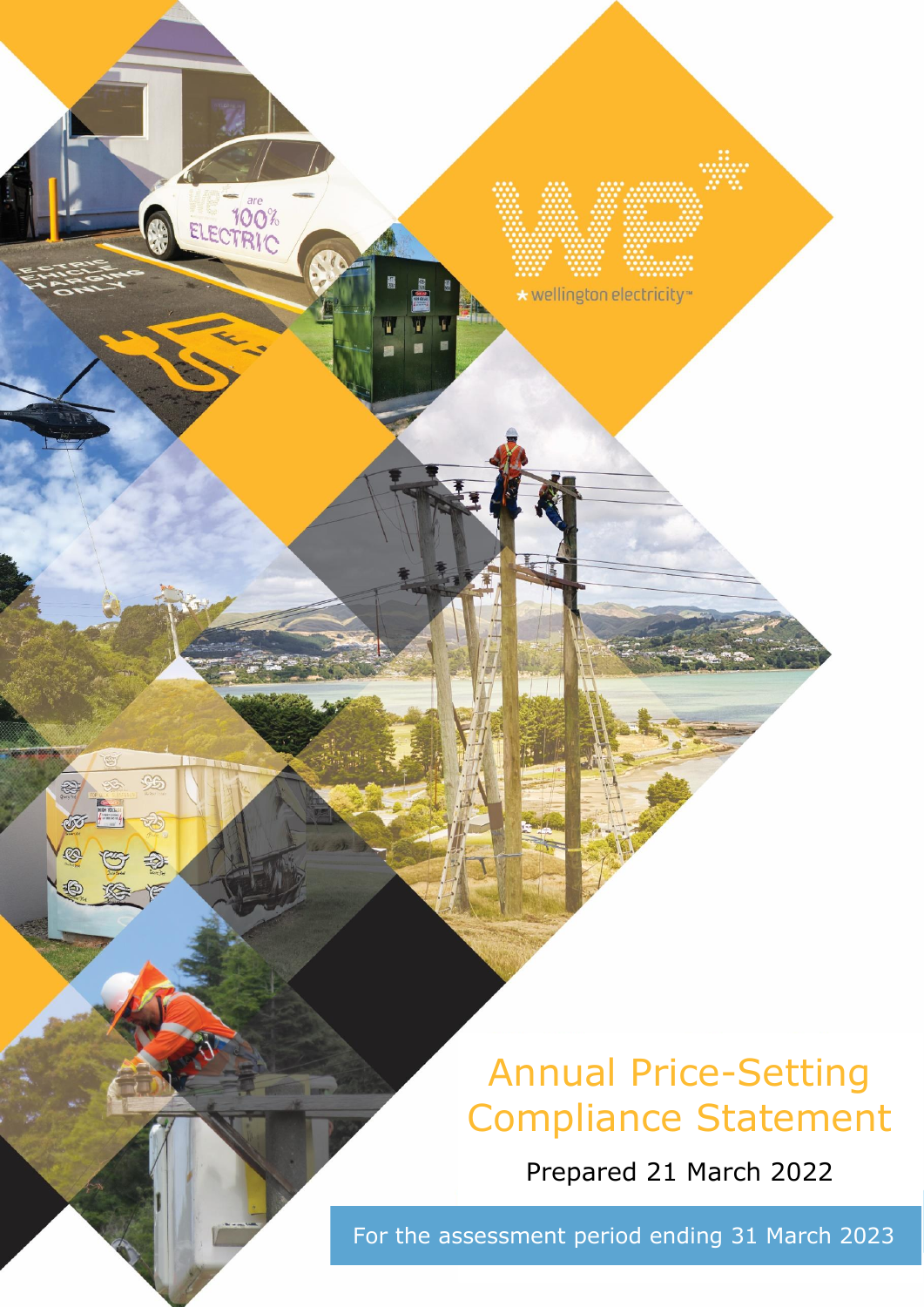

# **Contents**

| 1              |       |                                                                                        |
|----------------|-------|----------------------------------------------------------------------------------------|
|                | 1.1   |                                                                                        |
|                | 1.2   |                                                                                        |
|                | 1.3   |                                                                                        |
| $\overline{2}$ |       |                                                                                        |
|                | 2.1   |                                                                                        |
|                | 2.2   |                                                                                        |
|                | 2.2.1 |                                                                                        |
|                | 2.2.2 |                                                                                        |
|                | 2.2.3 |                                                                                        |
|                | 2.2.4 |                                                                                        |
|                | 2.3   | Forecast revenue from prices for the previous period + annual limit on price increases |
|                | 2.4   |                                                                                        |
| 3              |       |                                                                                        |
|                | 3.1.1 |                                                                                        |
|                | 3.1.2 |                                                                                        |
| 4              |       | Appendix A - Forecast volumes and revenue for period 1 April 2022 to 31 March 202312   |
| 5              |       |                                                                                        |

## **Contact details**

Email: we\_CustomerService@welectricity.co.nz

Web: www.welectricity.co.nz

A copy of this Annual Price-Setting Compliance Statement and our Asset Management Plan can be downloaded from [www.welectricity.co.nz/disclosures](http://www.welectricity.co.nz/disclosures)

Any comments or suggestions regarding the Annual Price Setting Compliance Statement can be made to:

Angela Watty

Stakeholder Relationship Manager

Wellington Electricity Lines Limited

[angela.watty@welectricity.co.nz](mailto:angela.watty@welectricity.co.nz)



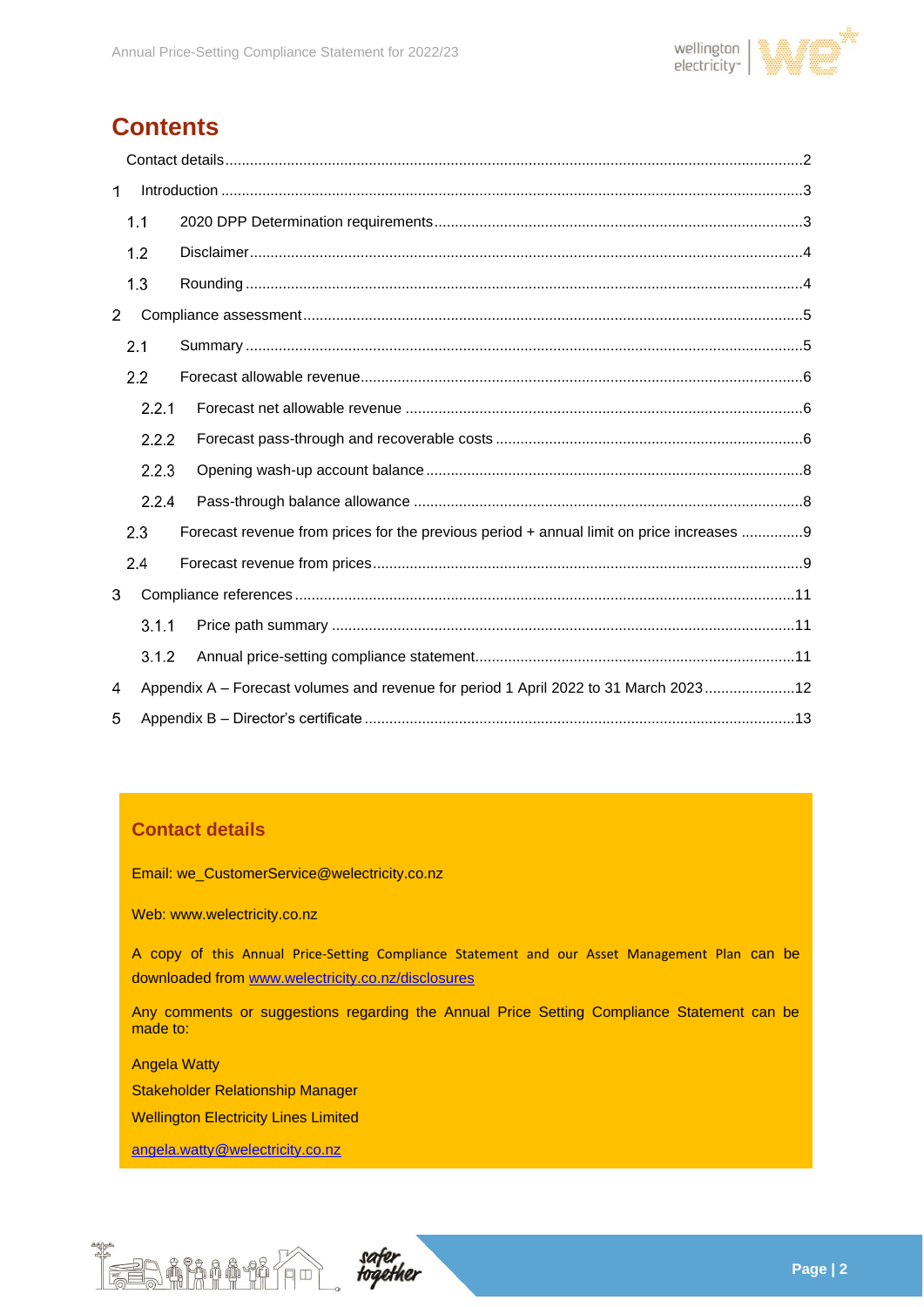

### <span id="page-2-0"></span>1 **Introduction**

Wellington Electricity Lines Limited (**WELL**) owns and operates the electricity distribution network in the Wellington region. We manage the poles, wires and equipment that provide electricity to approximately 400,000 customers in the Wellington, Porirua, Lower Hutt and Upper Hutt areas.



Under Part 4 of the Commerce Act 1986, the Commerce Commission (Commission) regulates markets where competition is limited, including electricity distribution services. Regulation for electricity distribution services includes regulation of price and quality through a price-quality path to ensure incentives and pressures, similar to those in a workably competitive market, are faced by distributors so that consumers will benefit in the long term.

The price-quality path set by the Commission includes the allowances WELL has to operate the network, how much revenue we can collect from our customers and the quality levels that we must perform to. To demonstrate that WELL has met these performance targets, we are required to provide two compliance statements, the *Annual Price-Setting Compliance Statement* and the *Annual Compliance Statement.*

This document is the *Annual Price-Setting Compliance Statement.* The *Annual Price-Setting Compliance Statement* confirms that WELL's forecast prices for the 12-month period ended 31 March 2023 have been set at a level to collect the allowances determined by the price–quality path set by the Commission. The *Annual Price-Setting Compliance Statement* was submitted to the Commission and published on our website in March 2022 [\(www.welectricity.co.nz/disclosures/price-quality-path-annual-compliance](http://www.welectricity.co.nz/disclosures/price-quality-path-annual-compliance-statements/)[statements/\)](http://www.welectricity.co.nz/disclosures/price-quality-path-annual-compliance-statements/).

The *Annual Compliance Statement* confirms that WELL has met its revenue and quality expectations set out by the price-quality path. WELL submits the *Annual Compliance Statement* to the Commission and publishes it on our website within five months of the end of the regulatory year (the end of the regulatory year being 31 March).

#### <span id="page-2-1"></span> $1.1$ **2020 DPP Determination requirements**

The requirements of the *Annual Price-Setting Compliance Statement* are provided in the *Electricity Distribution Services Default Price-Quality Path (Wellington Electricity transition) Amendments Determination 2020* (**DPP Determination 2020**). The DPP Determination 2020 requires WELL to provide an *Annual Price-Setting Compliance Statement* to the Commission demonstrating that WELL's forecast prices are set at appropriate levels. This *Annual Price-Setting Compliance Statement* must include WELL's calculations of forecast revenue from prices and forecast allowable revenue. The statement must also include supporting information for all components of these calculations.



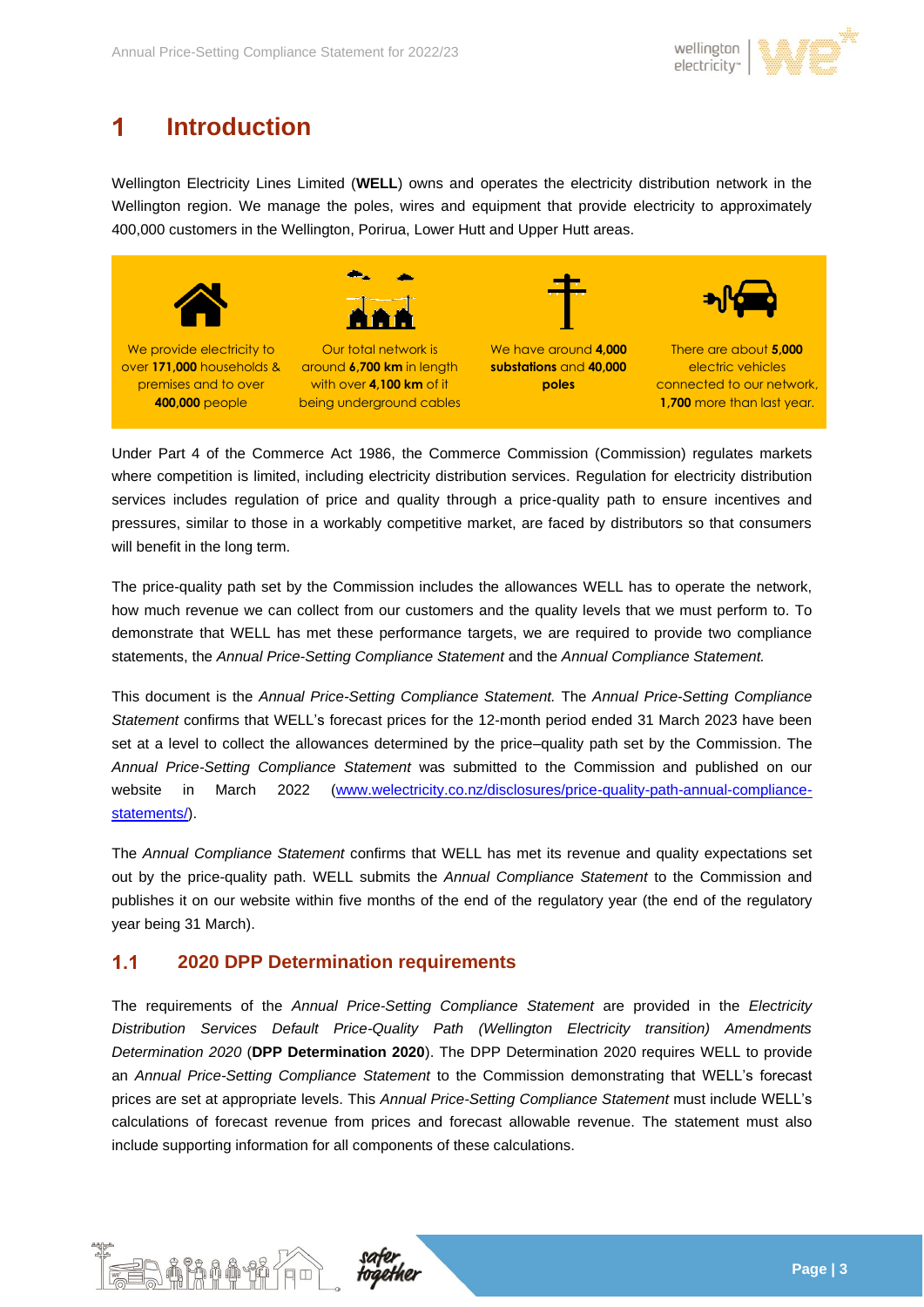

As required by clause 11.2(a) of the DPP Determination 2020, this *Annual Price-Setting Compliance Statement* confirms that WELL has complied with the price path in clauses 8.3-8.5 of the DPP Determination 2020 for the assessment period ending 31 March 2023.

#### <span id="page-3-0"></span> $1.2$ **Disclaimer**

The information contained in this *Annual Price-Setting Compliance Statement* has been prepared for the express purpose of complying with the requirements of clauses 11.1-11.3 of the DPP Determination 2020. The *Annual Price-Setting Compliance Statement* has not been prepared for any other purpose. WELL expressly disclaims any liability to any other party who may rely on the *Annual Price-Setting Compliance Statement* for any other purpose.

Representations in this *Annual Price-Setting Compliance Statement* made by WELL relate solely to the services offered on the electricity distribution network in the Wellington region.

#### <span id="page-3-1"></span> $1.3$ **Rounding**

For presentation purposes some numbers in this document have been rounded. In most cases calculations are based on more detailed numbers (i.e. to more decimal places than shown in this document). This may cause small discrepancies or rounding inconsistencies when aggregating some of the information presented in this document. These discrepancies do not affect the overall compliance calculations which have been based on the more detailed information.



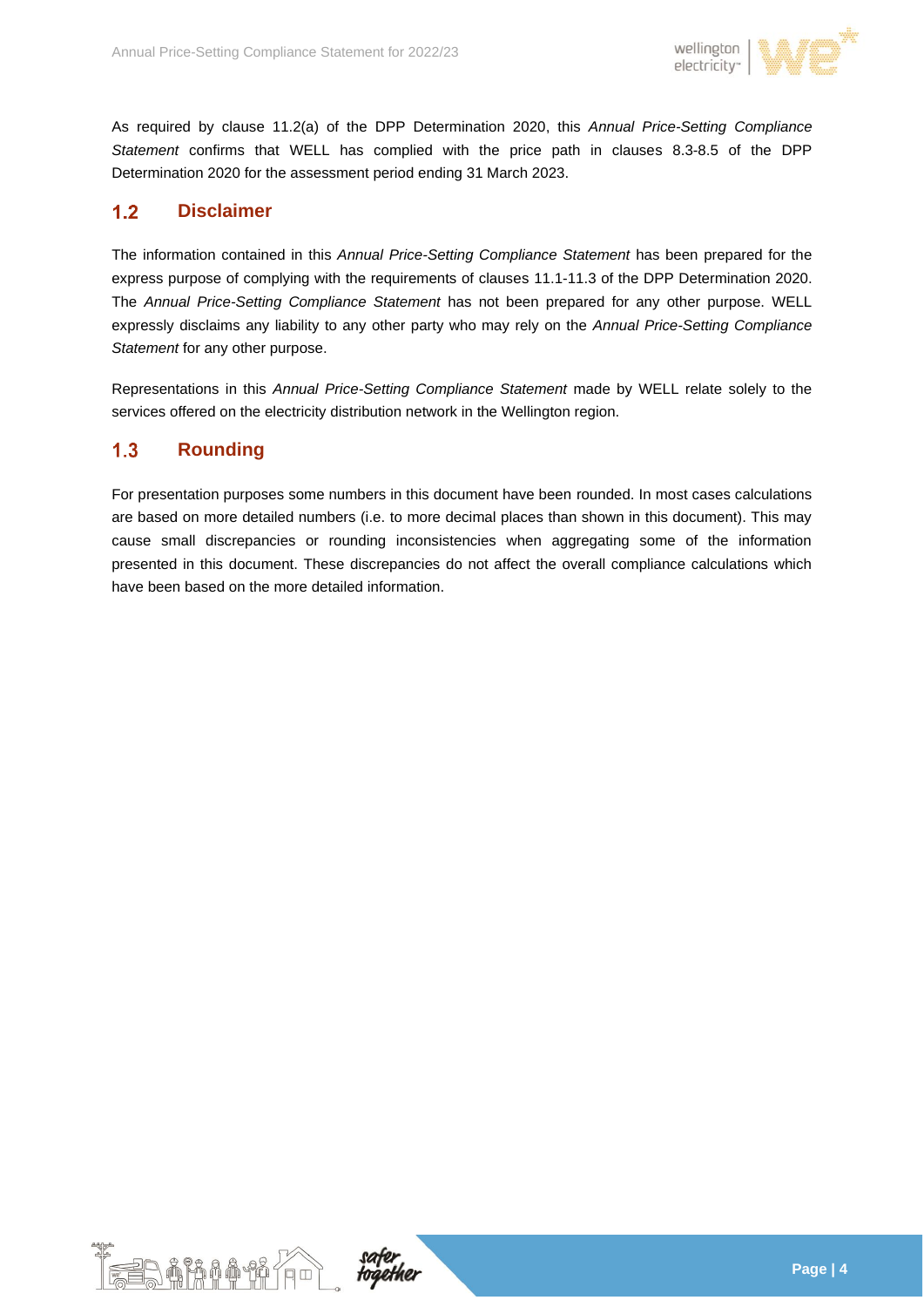

### <span id="page-4-0"></span> $\overline{2}$ **Compliance assessment**

#### <span id="page-4-1"></span> $2.1$ **Summary**

WELL transitioned to the DPP Price-Quality Path one year after the DPP Price-Quality Path started<sup>1</sup>. WELL's second year in the DPP Price-Quality Path is the third assessment period of the DPP regulatory period. The relevant price path compliance requirement is provided in clause 8.4 of the DPP Determination 2020. Clause 8.4 applies to Annual Price-Setting Compliance Statement assessments that are in the second to fifth assessment periods of the DPP regulatory period and states that the forecast revenue from prices for each assessment period must not exceed the lessor of:

- a) The forecast allowable revenue for that assessment period; and
- b) The forecast revenue from prices for the previous assessment period x (1+ the limit on annual percentage increase in forecast revenue from prices (which is 10%)).

WELL has complied with the price path for the assessment period ending 31 March 2023 (assessment period three of the DPP regulatory period) as shown in the table below. The table confirms that forecast revenue from prices for the assessment period ending 31 March 2023 does not exceed forecast allowable revenue and is below the limit of annual price increases.

| <b>Forecast revenue from</b><br>prices<br>(5000) | <b>Forecast allowable</b><br>revenue<br>(\$000) | <b>Forecast revenue from</b><br>prices for the previous<br>period $x(1 + 10\%)$<br>(5000) | <b>Compliance test result</b>                                                                                                                                                                                                      |
|--------------------------------------------------|-------------------------------------------------|-------------------------------------------------------------------------------------------|------------------------------------------------------------------------------------------------------------------------------------------------------------------------------------------------------------------------------------|
| 156,426                                          | 156.435                                         | 170,143                                                                                   | Complies because forecast revenue<br>from prices is < forecast allowable<br>revenue and forecast revenue from<br>price for the previous period x $(1 +$<br>limit on annual percentage increase<br>in forecast revenue from prices) |

Sections 2.2, 2.3 and 2.4 provide more detail about the assumptions and calculations that support these forecasts.

<sup>1</sup> WELL's three year CPP programme overlapped with the five year DPP regulatory period. The CPP programme finished 31 March 2021, one year after the start of the DPP regulatory period.

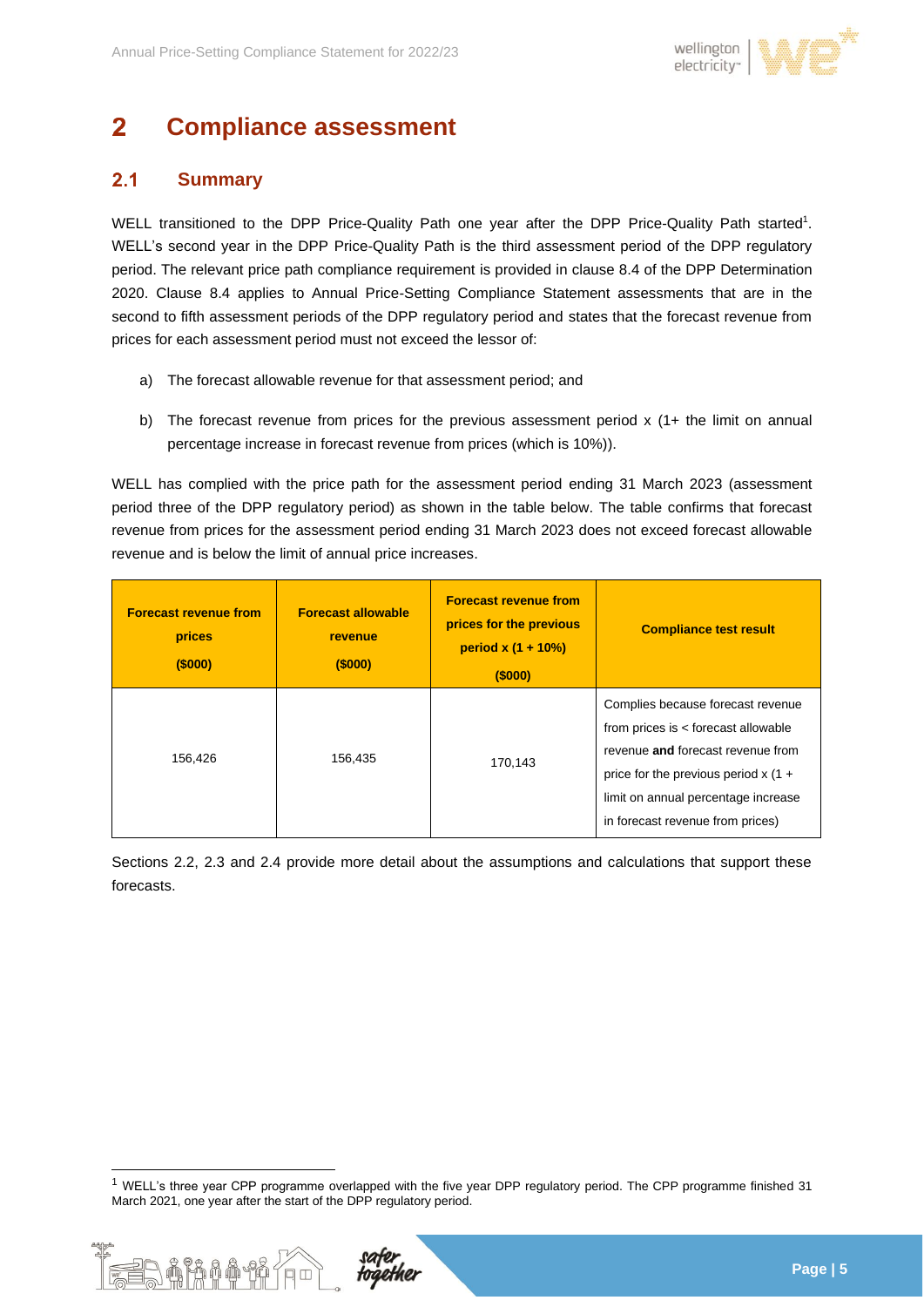

#### <span id="page-5-0"></span> $2.2$ **Forecast allowable revenue**

WELL's forecast allowable revenue for each annual assessment period is determined in accordance with the formula as per Schedule 1.5 (5) of the DPP Determination 2020.

| Forecast allowable revenue | $=$ | Forecast net allowable revenue |                                             |
|----------------------------|-----|--------------------------------|---------------------------------------------|
|                            |     | $+$                            | Forecast pass-through and recoverable costs |
|                            |     | $+$                            | Opening wash-up account balance             |
|                            |     | $\ddot{}$                      | Pass-through balance allowance              |

The calculation of WELL's forecast allowable revenue for the assessment period ending 31 March 2023:

| <b>Calculation components</b>               | <b>Amount</b> |
|---------------------------------------------|---------------|
|                                             | (\$000)       |
| Forecast net allowable revenue              | 92,954        |
| Forecast pass-through and recoverable costs | 65,867        |
| Opening wash-up account balance             | (2,386)       |
| Pass-through balance allowance              |               |
| Total forecast allowable revenue            | 156,435       |

The components of forecast allowable revenue for the assessment period ending 31 March 2023 are described in more detail below.

### <span id="page-5-1"></span>**Forecast net allowable revenue**

The forecast net allowable revenue is provided in schedule 1.4 of the DPP Determination 2020. The forecast net allowable revenue for the assessment period ending 31 March 2023 is \$92,954,000.

#### <span id="page-5-2"></span> $2.2.2$ **Forecast pass-through and recoverable costs**

WELL forecasts the pass-through and recoverable costs for the annual assessment period. The DPP Determination 2020 requires that WELL demonstrates the forecasts are reasonable. The following table provides a breakdown of these forecast costs and summarises the approach WELL has applied to determine these forecasts. In WELL's opinion, the forecasts are reasonable.



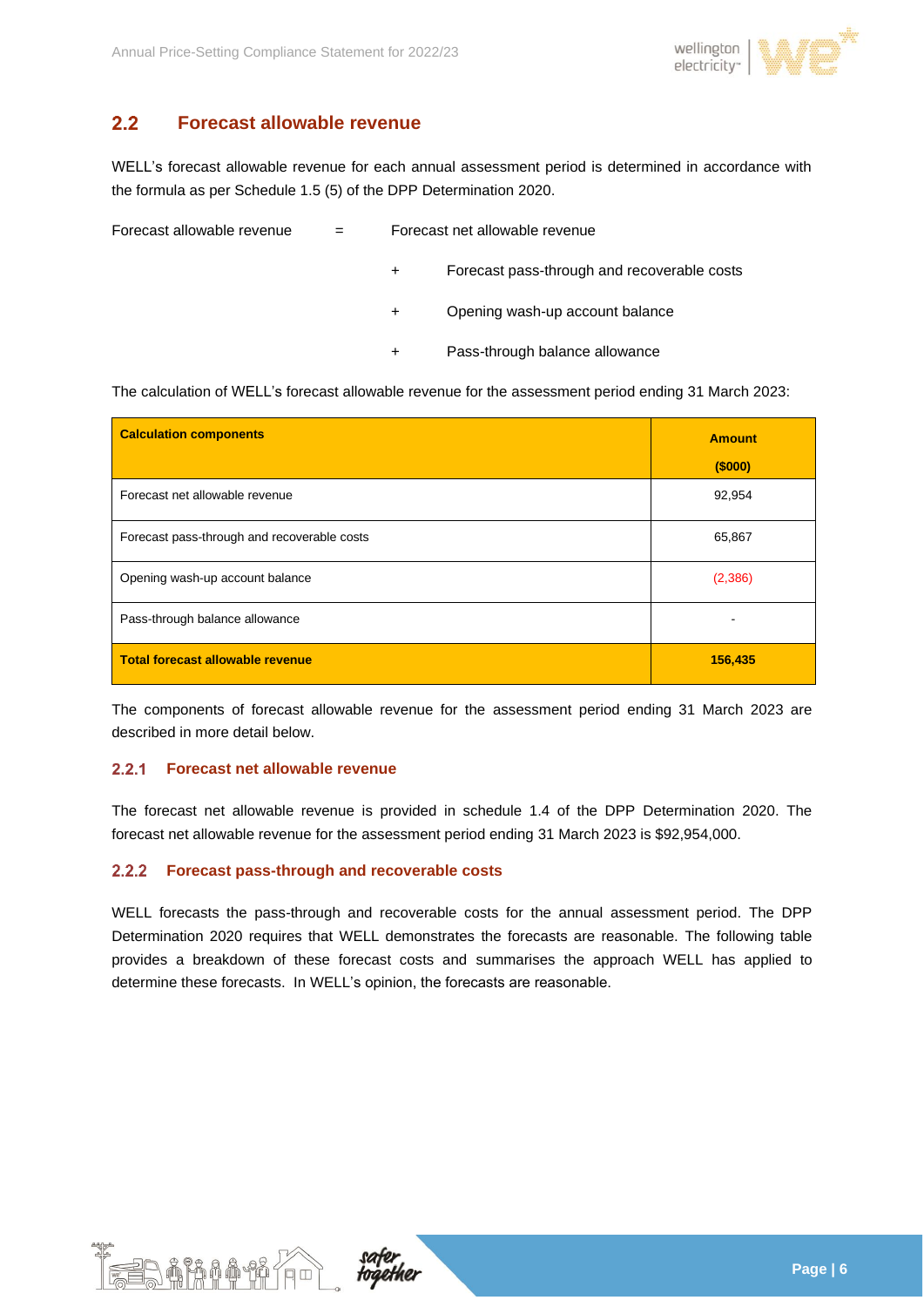

| <b>Component</b>                                            | <b>Amount</b><br>(\$000) | <b>Basis for forecast</b>                                                                                                                                |
|-------------------------------------------------------------|--------------------------|----------------------------------------------------------------------------------------------------------------------------------------------------------|
| <b>Forecast pass-through costs</b>                          |                          |                                                                                                                                                          |
| Council rates                                               | 3,213                    | Based on historical costs, combined with the latest                                                                                                      |
| <b>Commerce Commission levies</b>                           | 423                      | information, plus CPI adjustment of 7.5% for local council<br>rates and 2% for non-council pass-through costs. Local                                     |
| <b>Electricity Authority levies</b>                         | 506                      | councils have indicated above inflation increases for the<br>upcoming year. Non-council costs are inflated at the mid-                                   |
| <b>UDL</b> levies                                           | 102                      | point of the Reserve Bank's monetary policy target inflation.                                                                                            |
| Total forecast pass-through costs                           | 4,245                    |                                                                                                                                                          |
| <b>Forecast recoverable costs</b>                           |                          |                                                                                                                                                          |
| Transpower connection and interconnection<br>charges        | 54,665                   | As notified by Transpower                                                                                                                                |
| Transpower new investment charges                           | 882                      |                                                                                                                                                          |
| Avoided Cost of Transmission (ACOT)<br>Charges              | 2,049                    | Forecast based on calculation of Transpower<br>interconnection charges avoided in accordance with<br>contracts with Distributed Generators. <sup>2</sup> |
| Quality incentive adjustment                                | 880                      | Determined for 2021/22 regulatory year (adjusted for time<br>value of money)                                                                             |
| Capex wash-up adjustment                                    | (246)                    | Calculated as per Section 3.1.3(1)(p) of the Electricity<br>Services Input Methodologies Determination 2012                                              |
| IRIS Incentive adjustment - operating<br>expenditure        | 3,142                    | Calculated as per Section 3.3.2 of the Electricity Services<br>Input Methodologies Determination 2012                                                    |
| IRIS Incentive adjustment - capital<br>expenditure          | 196                      | Calculated as per Section 3.3.10 of the Electricity Services<br>Input Methodologies Determination 2012                                                   |
| Innovation project allowance                                | $\mathbf 0$              |                                                                                                                                                          |
| Fire and Emergency New Zealand (FENZ)<br>levies             | 54                       | Based on historical costs plus CPI adjustment of 2%.<br>Inflation set at the mid-point of the Reserve Bank's monetary<br>policy target inflation.        |
| Total forecast recoverable costs                            | 61,623                   |                                                                                                                                                          |
| <b>Total forecast pass-through and</b><br>recoverable costs | 65,867                   |                                                                                                                                                          |

<sup>2</sup> Refer to WELL's pricing methodology for further information on the calculation of ACOT payments

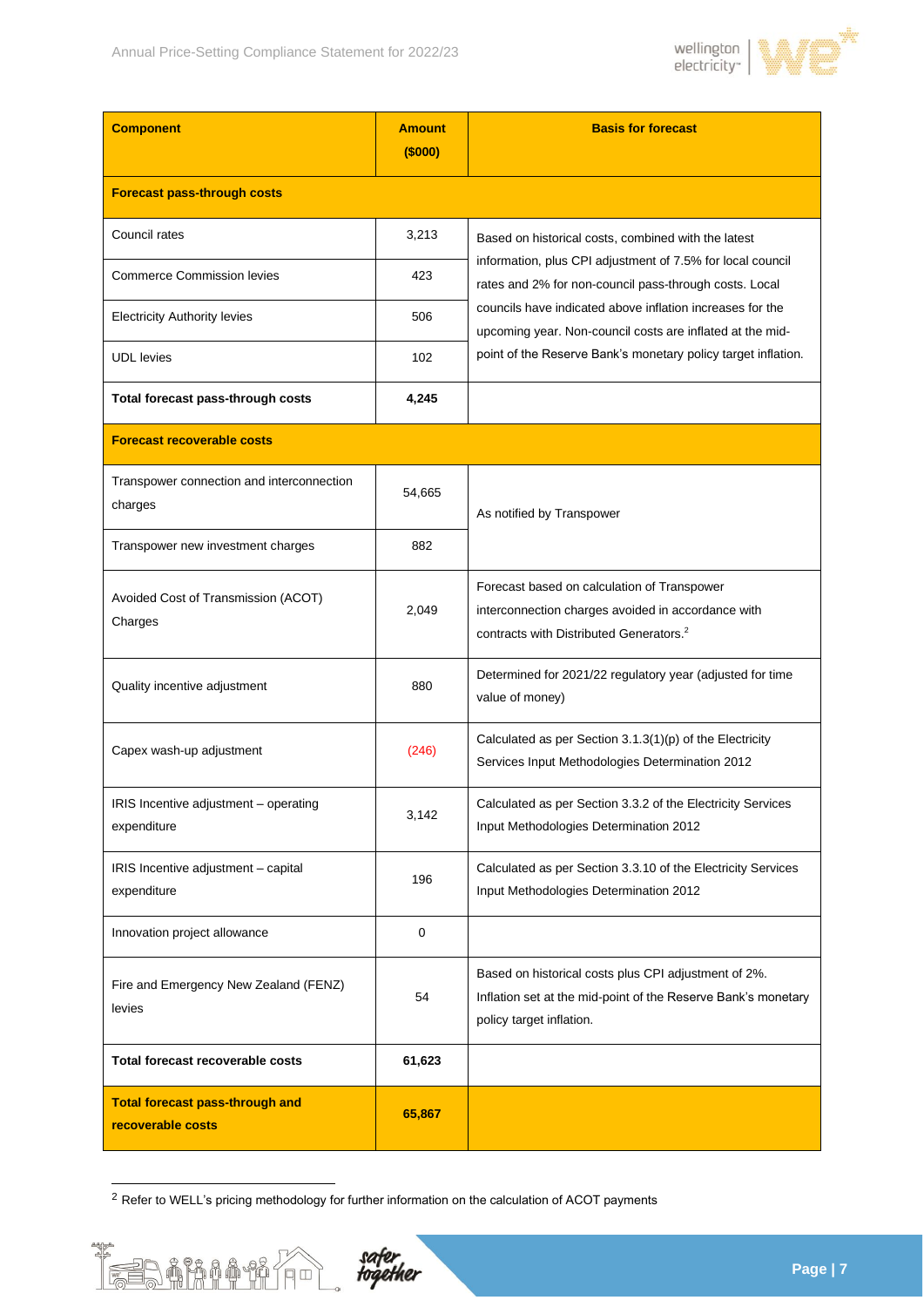

#### <span id="page-7-0"></span> $2.2.3$ **Opening wash-up account balance**

This is the closing wash-up account balance of the previous assessment period, as per Schedule 1.7 (2)(a) of the DPP Determination 2020. The previous assessment period was WELL's first year of the DPP Determination 2020. The closing wash-up account balance is calculated as per Schedule 1.7 (3):

| <b>Opening wash-up</b><br>account balance                                                        | <b>Definition</b>                                                                                                                                               | <b>Amount</b><br>(\$000) | <b>Reference to supporting</b><br>calculation/ information                                                           |
|--------------------------------------------------------------------------------------------------|-----------------------------------------------------------------------------------------------------------------------------------------------------------------|--------------------------|----------------------------------------------------------------------------------------------------------------------|
| Wash-up amount for<br>the previous<br>assessment period                                          | Difference between actual allowable revenue and actual<br>revenue less revenue foregone from the third and final<br>assessment period of the CPP Determination. | (\$2,197)                | As provided in WELL's<br>2020-21 Annual<br>Compliance Statement <sup>3</sup>                                         |
| less voluntary<br>undercharging<br>amount foregone for<br>the previous<br>assessment period      | WELL did not voluntarily undercharge in the previous<br>assessment period.                                                                                      | \$0                      |                                                                                                                      |
| multiplied by $(1 +$<br>67 <sup>th</sup> percentile<br>estimate of post-tax<br>WACC <sup>2</sup> | $(1+4.23\%)^2$                                                                                                                                                  | 1.0864                   | 67 <sup>th</sup> percentile estimate of<br>post-tax WACC provided<br>in clause 4.2 of the DPP<br>Determination 2020. |
| <b>Total opening</b><br>wash-up account<br>balance                                               |                                                                                                                                                                 | (\$2,386)                |                                                                                                                      |

#### <span id="page-7-1"></span> $2.2.4$ **Pass-through balance allowance**

As per clause 4.2 of the DDP Determination 2020, the pass-through balance allowance for WELL is nil for each assessment period in the DPP regulatory period.

<sup>3</sup> Submitted to the Commission and publicly disclosed on WELL's website June 2021

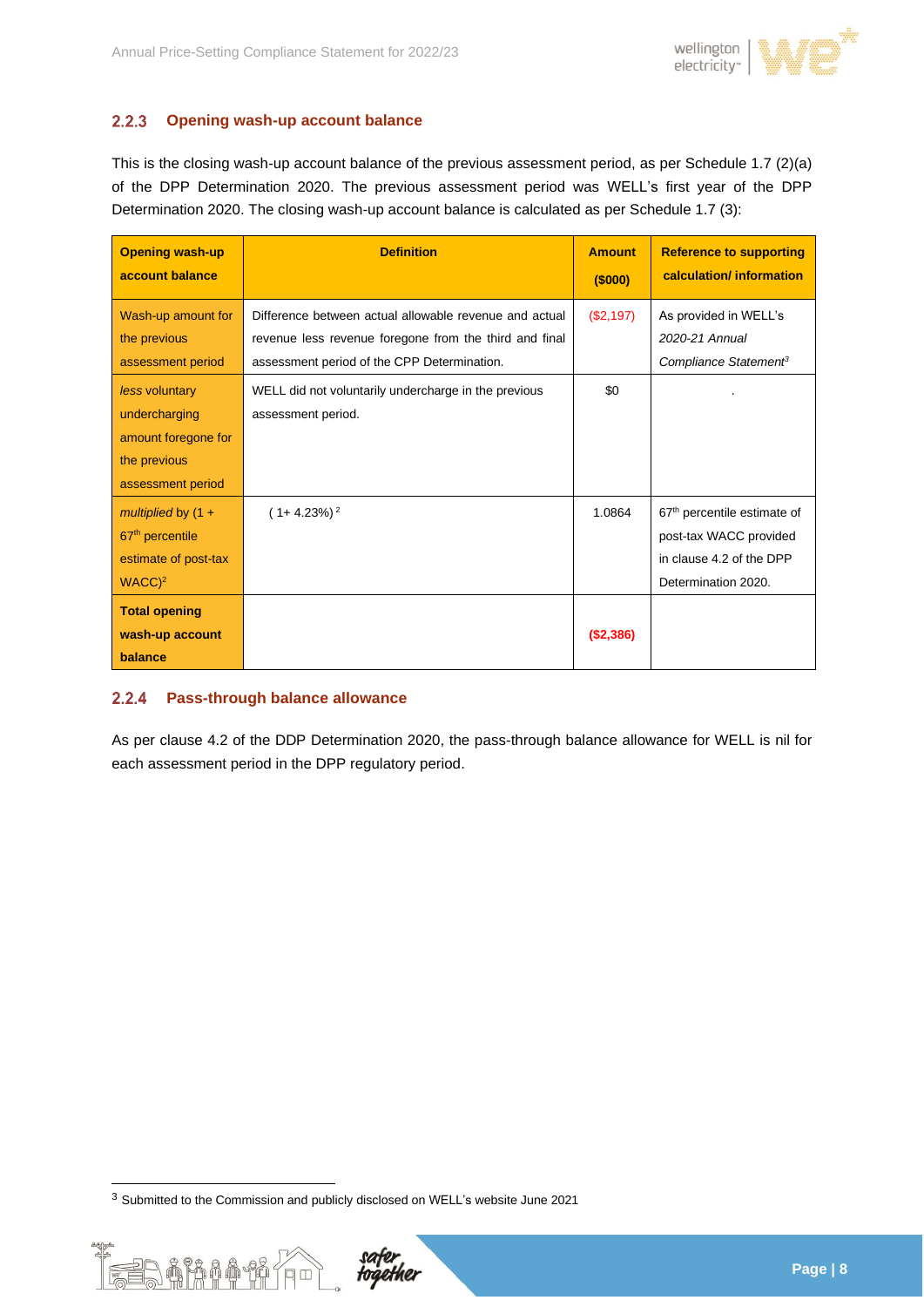

## <span id="page-8-0"></span>**Forecast revenue from prices for the previous period + annual limit on price increases**

As per clause 8.4 (b) of the DPP Determination 2020, forecast revenue from prices for the previous assessment period  $x$  (1 + the limit on annual percentage increase in forecast revenue from prices) is calculated as:

| Previous forecast revenue +<br>price increase limit                                   | <b>Definition</b>                                                                                                                                                                                | <b>Amount</b><br>(\$000) | <b>Reference to supporting</b><br>calculation/ information                                                                            |
|---------------------------------------------------------------------------------------|--------------------------------------------------------------------------------------------------------------------------------------------------------------------------------------------------|--------------------------|---------------------------------------------------------------------------------------------------------------------------------------|
| Forecast revenue from prices for<br>the previous assessment period                    | Forecast revenue from prices for the<br>previous assessment period refers to<br>the Forecast revenue from prices for<br>the first year or second assessment<br>period of the DPP3 Determination. | \$154,675                | As provided in WELL's 2020<br>-21 Annual Price-Setting<br>Compliance Statement <sup>4</sup>                                           |
| $(1 +$ the limit on annual<br>percentage increase in forecast<br>revenue from prices) | $=$ (1 + limit on annual percentage<br>increase in forecast revenue from<br>prices)<br>$= (1+10\%)$<br>$= 1.1$                                                                                   | 1.1                      | Limit on annual percentage<br>increase in forecast revenue<br>from prices provided in<br>clause 4.2 of the DPP<br>Determination 2020. |
| <b>Total previous forecast</b><br>revenue + price increase limit                      |                                                                                                                                                                                                  | \$170,143                |                                                                                                                                       |

# <span id="page-8-1"></span>**Forecast revenue from prices**

WELL's forecast revenue from prices is equal to the total of each of its prices multiplied by the forecast quantities they will apply to. The DPP Determination 2020 requires that these forecasts are demonstrably reasonable.

Prices have fixed and variable components, each requiring separate quantity forecasts – the fixed component requiring a forecast for the number of new connections and the variable component requiring a forecast of volume (kWh). WELL has based forecasts for Residential, General Low Voltage and General Transformer Standard Consumer Group Connections on historic trends. The forecast for energy volumes captures changes in energy consumption behaviour post the Covid-19 economic lockdown. Residential volumes have increased and commercial volumes have decreased as people continue to work from home since the April 2020 economic lockdown. The table below summarises the volume trends and the resulting forecast.

<sup>4</sup> Submitted to the Commission and publicly disclosed on WELL's website June 2021

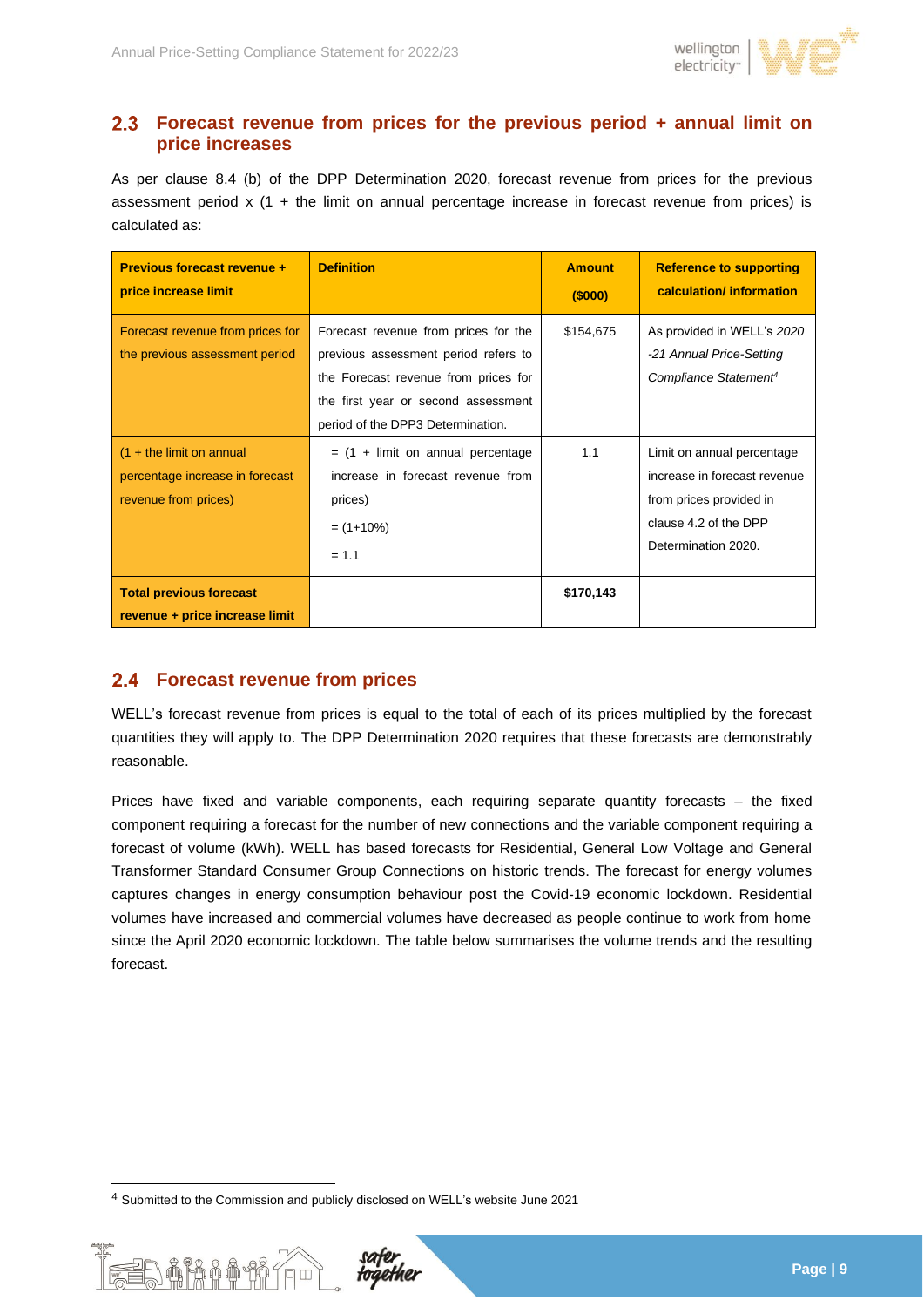

| <b>Standard consumer</b>                                 | <b>Forecast connections</b>                         |                            | <b>Forecast volume (kWh)</b>                        |                                                                                              |  |
|----------------------------------------------------------|-----------------------------------------------------|----------------------------|-----------------------------------------------------|----------------------------------------------------------------------------------------------|--|
| groups (excl. unmetered)                                 | <b>Annual % change</b><br>from 2020/21<br>base year | <b>Forecast base</b>       | <b>Annual % change</b><br>from 2020/21<br>base year | <b>Forecast base</b>                                                                         |  |
| Residential (includes low<br>user, standard user and EV) | $+0.7%$                                             | 5-year historic<br>average | $+0.8%$                                             | 5-year historic average<br>plus an additional +0.5%<br>for EV growth applied for<br>one year |  |
| General Low Voltage                                      | $+0.3%$                                             | 5-year historic<br>average | $-1.8%$                                             | 5-year historic average                                                                      |  |
| <b>General Transformer</b>                               | $+1.8%$                                             | 5-year historic<br>average | $-1.8%$                                             | 5-year historic average                                                                      |  |

For the unmetered consumer group, WELL has forecast a 0% change relative to 2021/22 in connections and volume. The majority of the revenue in this consumer group arises from fixed charges, which are charged based on the number of fittings (rather than ICPs).

WELL also has consumers who are charged based on non-standard contracts. These customers have atypical connection characteristics. For non-standard consumers, a confidential agreement exists between WELL and the individual consumer which sets out the terms and conditions for the supply of the electricity lines services including the price.

For consumers on non-standard contracts, WELL changed prices from 1 April 2022 in accordance with the conditions of the non-standard contracts.

A summary of WELL's forecast revenue from prices is provided in the table below. Further information is provided in Appendix 1.

| <b>Consumer group</b>                                 | <b>Forecast revenue from prices</b><br>(\$000) |
|-------------------------------------------------------|------------------------------------------------|
| Residential (includes low user, standard user and EV) | 105,504                                        |
| General low voltage                                   | 28,710                                         |
| General transformer                                   | 16,466                                         |
| Unmetered                                             | 3,750                                          |
| Non-standard consumers (individual contracts)         | 1,997                                          |
| <b>Total</b>                                          | 156,426                                        |



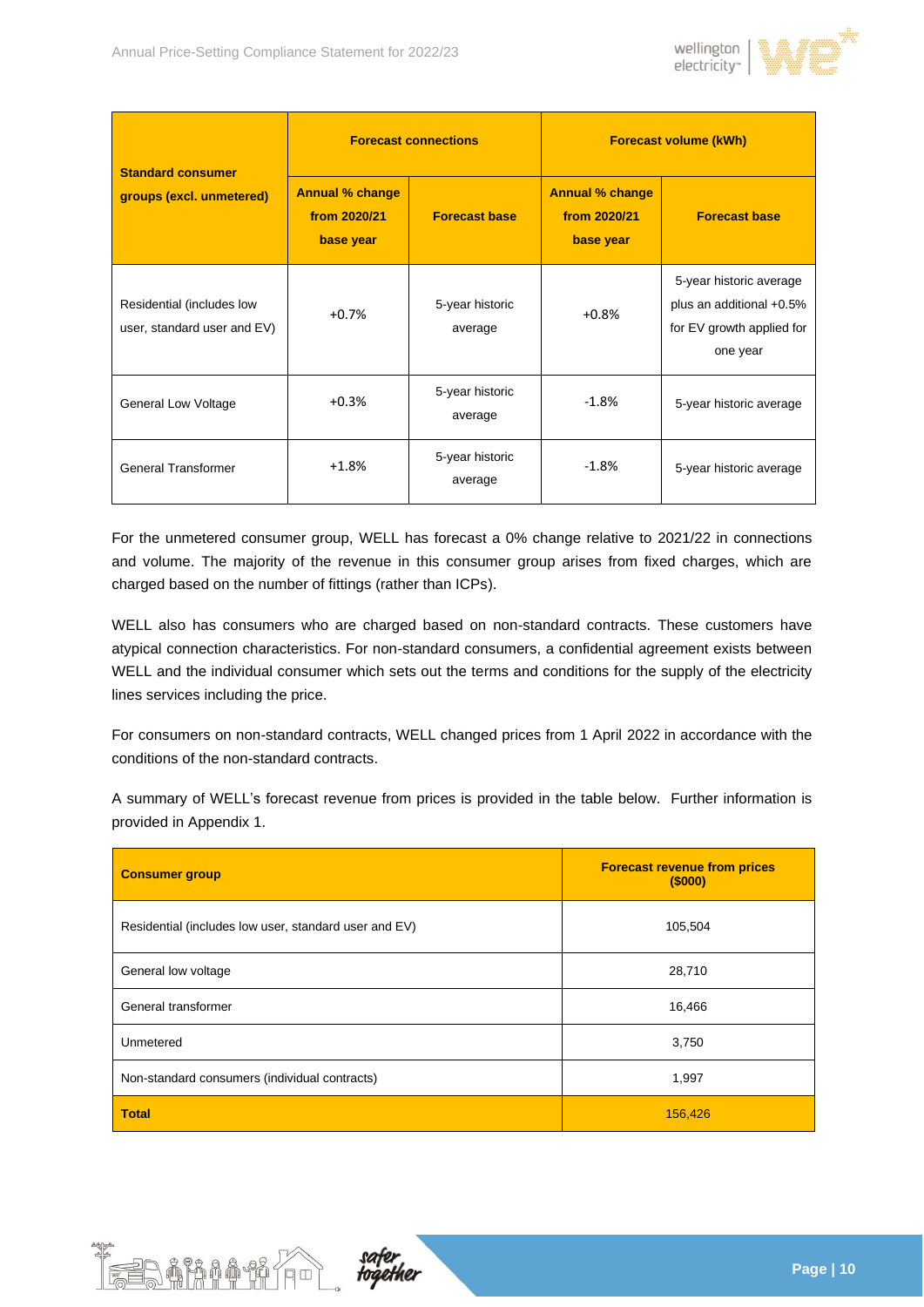

### <span id="page-10-0"></span>**Compliance references**  $\overline{\mathbf{3}}$

The following tables describe the DPP Determination 2020 requirements and the section of this Annual Price-Setting Compliance Statement that addresses them.

### <span id="page-10-1"></span>**Price path summary**

| <b>Determination</b><br>clause | <b>Requirement</b>                                                                                                                                                                                                                                                                                                                                                                                              | <b>Section of this</b><br>document |
|--------------------------------|-----------------------------------------------------------------------------------------------------------------------------------------------------------------------------------------------------------------------------------------------------------------------------------------------------------------------------------------------------------------------------------------------------------------|------------------------------------|
| 8.4                            | The forecast revenue from prices for an assessment period in the second to<br>fifth assessment periods must not exceed must not exceed the lessor of:<br>The forecast allowable revenue for that assessment period; and<br>a)<br>b)<br>The forecast revenue from prices for the previous assessment<br>period x (1+ the limit on annual percentage increase in forecast<br>revenue from prices (which is 10%)). | 2.1, 2.2 & 2.3                     |

### <span id="page-10-2"></span>**Annual price-setting compliance statement**

| <b>Determination</b><br>clause                                                                 | <b>Requirement</b>                                                                                                                    | <b>Section of this</b><br>document |
|------------------------------------------------------------------------------------------------|---------------------------------------------------------------------------------------------------------------------------------------|------------------------------------|
| An annual price-setting compliance statement must be provided to the Commission consisting of: |                                                                                                                                       |                                    |
| 11.2 $(a)$                                                                                     | A statement indicating whether or not WELL has complied with the price<br>path in clause 8 for the assessment period.                 | 2.1                                |
| 11.2(b)                                                                                        | The date on which the statement was prepared.                                                                                         | Cover                              |
| 11.2 $(c)$                                                                                     | A certification in the form set out in Schedule 6, signed by at least one<br>Director of WELL.                                        | Appendix 2                         |
| 11.3(a)                                                                                        | WELL's calculation of its forecast revenue from prices together with<br>supporting information for all components of the calculation. | 2.3 & Appendix 1                   |
| 11.3(b)                                                                                        | WELL's calculation of its forecast allowable revenue together with<br>supporting information for all components of the calculation.   | 2.2                                |
| 11.3(c)                                                                                        | Any reasons for non-compliance with the price path.                                                                                   | N/A                                |
| $11.3$ (d)                                                                                     | Actions taken to mitigate any non-compliance and to prevent similar non-<br>compliance in future assessment periods.                  | N/A                                |



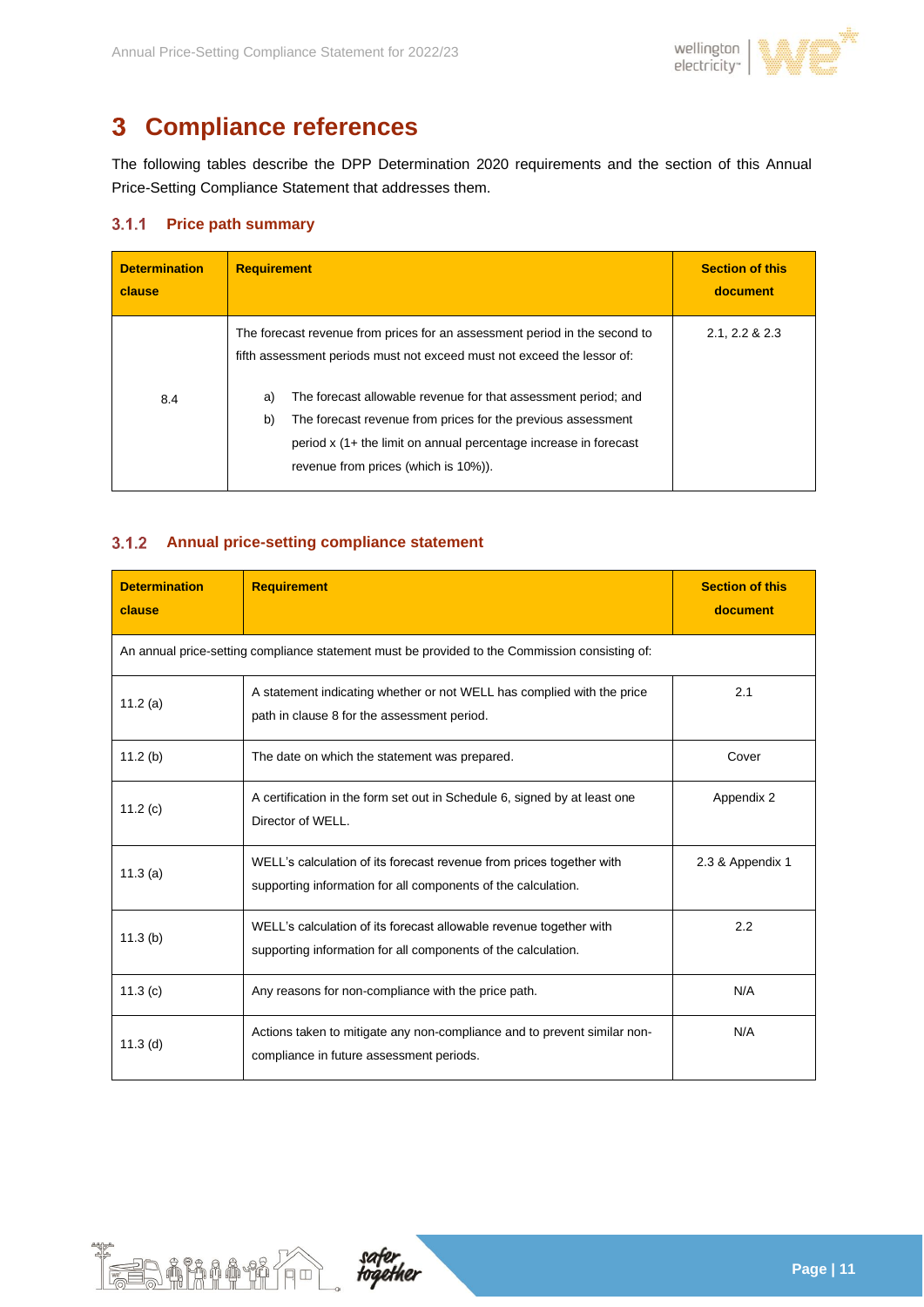

Pass-through &

### <span id="page-11-0"></span> $\overline{\mathbf{4}}$ **Appendix A – Forecast volumes and revenue for period 1 April 2022 to 31 March 2023**

|                                |                |                                                                   | Quantity           | <b>Distribution Price</b> | ι ασσ-τιπυυψιια<br>Recoverable Price        | Revenue            |
|--------------------------------|----------------|-------------------------------------------------------------------|--------------------|---------------------------|---------------------------------------------|--------------------|
|                                |                |                                                                   | 1 April 2022 to 31 |                           | 1 April 2022 to 31 1 April 2022 to 31 March | 1 April 2022 to 31 |
| Price Code                     | Units          | Description                                                       | March 2023         | March 2023                | 2023                                        | March 2023         |
|                                |                |                                                                   |                    |                           |                                             |                    |
| <b>Residential</b>             |                |                                                                   |                    |                           |                                             |                    |
| RLU-FIXD                       | \$/con/day     | Residential low user daily                                        | 3,418,707          | 0.1800                    | 0.1200                                      | 1,025,612          |
| RLU-24UC                       | \$/kWh         | Residential low user uncontrolled                                 | 26,968,065         | 0.0555                    | 0.0365                                      | 2,481,062          |
| RLU-AICO                       | \$/kWh         | Residential low user all inclusive                                | 21,822,114         | 0.0441                    | 0.0289                                      | 1,593,014          |
| <b>RLU-CTRL</b>                | \$/kWh         | Residential low user controlled                                   | 1,813,016          | 0.0287                    | 0.0189                                      | 86,300             |
| <b>RLU-NITE</b>                | \$/kWh         | Residential low user night only                                   |                    |                           |                                             |                    |
| RSU-FIXD                       | \$/con/day     | Residential standard user daily                                   | 227,220            | 0.0097                    | 0.0065                                      | 3,681              |
|                                |                |                                                                   | 2,235,771          | 0.5486                    | 0.4489                                      | 2,230,181          |
| RSU-24UC                       | \$/kWh         | Residential standard user uncontrolled                            | 31,035,175         | 0.0362                    | 0.0241                                      | 1,871,421          |
| RSU-AICO                       | \$/kWh         | Residential standard user all inclusive                           | 28,471,025         | 0.0250                    | 0.0164                                      | 1,178,700          |
| RSU-CTRL                       | \$/kWh         | Residential standard user controlled                              | 2,573,959          | 0.0112                    | 0.0072                                      | 47,361             |
| <b>RSU-NITE</b>                | \$/kWh         | Residential standard user night only                              | 406,425            | 0.0087                    | 0.0057                                      | 5,853              |
| RLUTOU-FIXD                    | \$/con/day     | Residential low user time of use daily                            | 30,768,362         | 0.1800                    | 0.1200                                      | 9,230,509          |
| RLUTOU-UC                      | \$/kWh         | Residential low user time of use uncontrolled                     | 107,872,261        | 0.0555                    | 0.0365                                      | 9,924,248          |
| RLUTOU-AICO                    | \$/kWh         | Residential low user time of use all inclusive                    | 87,288,455         | 0.0441                    | 0.0289                                      | 6,372,057          |
| RLUTOU-P-UC                    | \$/kWh         | Residential low user time of use peak uncontrolled                | 45,069,350         | 0.0652                    | 0.0601                                      | 5,647,189          |
| RLUTOU-OP-UC                   | \$/kWh         | Residential low user time of use off-peak uncontrolled            | 89,770,977         | 0.0499                    | 0.0254                                      | 6,759,755          |
| RLUTOU-P-AI                    | \$/kWh         | Residential low user time of use peak all inclusive               | 33,814,183         | 0.0580                    | 0.0495                                      | 3,635,025          |
| RLUTOU-OP-AI                   | \$/kWh         | Residential low user time of use off-peak all inclusive           | 75,296,386         | 0.0378                    | 0.0197                                      | 4,329,542          |
| RLUTOU-CTRL                    | \$/kWh         | Residential low user time of use controlled                       | 16,317,147         | 0.0287                    | 0.0189                                      | 776,696            |
|                                | \$/kWh         |                                                                   |                    |                           |                                             |                    |
| RLUTOU-NITE                    |                | Residential low user time of use night boost                      | 2,044,979          | 0.0097                    | 0.0065                                      | 33,129             |
| RSUTOU-FIXD                    | \$/con/day     | Residential standard user time of use daily                       | 20,121,936         | 0.5486                    | 0.4489                                      | 20,071,632         |
| RSUTOU-UC                      | \$/kWh         | Residential standard user time of use uncontrolled                | 124,140,699        | 0.0362                    | 0.0241                                      | 7,485,684          |
| RSUTOU-AICO                    | \$/kWh         | Residential standard user time of use all inclusive               | 113,884,100        | 0.0250                    | 0.0164                                      | 4,714,802          |
| RSUTOU-P-UC                    | \$/kWh         | Residential standard user time of use peak uncontrolled           | 51,964,880         | 0.0487                    | 0.0449                                      | 4,863,913          |
| RSUTOU-OP-UC                   | \$/kWh         | Residential standard user time of use off-peak uncontrolled       | 103,210,994        | 0.0293                    | 0.0143                                      | 4,499,999          |
| RSUTOU-P-AI                    | \$/kWh         | Residential standard user time of use peak all inclusive          | 44,541,103         | 0.0408                    | 0.0350                                      | 3,376,216          |
| RSUTOU-OP-AI                   | \$/kWh         | Residential standard user time of use off-peak all inclusive      | 97,814,022         | 0.0177                    | 0.0081                                      | 2,523,602          |
| <b>RSUTOU-CTRL</b>             | \$/kWh         | Residential standard user time of use controlled                  | 23, 165, 628       | 0.0112                    | 0.0072                                      | 426,248            |
| RSUTOU-NITE                    | \$/kWh         | Residential standard user time of use night boost                 | 3,657,829          | 0.0087                    | 0.0057                                      | 52,673             |
| RLUEVB-FIXD                    | \$/con/day     | Residential low user electric vehicle and battery daily           | 54,364             | 0.1800                    | 0.1200                                      | 16,309             |
| RLUEVB-PEAK                    | \$/kWh         | Residential low user electric vehicle and battery peak            | 297,232            | 0.0777                    | 0.0687                                      | 43,515             |
| RLUEVB-OFFPEAK                 | \$/kWh         |                                                                   |                    |                           |                                             | 55,864             |
|                                | \$/kWh         | Residential low user electric vehicle and battery off-peak        | 881,136            | 0.0336                    | 0.0298                                      |                    |
| RLUEVB-CTRL                    |                | Residential low user electric vehicle and battery controlled      | 10,987             | 0.0287                    | 0.0189                                      | 523                |
| RSUEVB-FIXD                    | \$/con/day     | Residential standard user electric vehicle and battery daily      | 42,678             | 0.6530                    | 0.5133                                      | 49,775             |
| RSUEVB-PEAK                    | \$/kWh         | Residential standard user electric vehicle and battery peak       | 555,563            | 0.0570                    | 0.0506                                      | 59,779             |
| RSUEVB-OFFPEAK                 | \$/kWh         | Residential standard user electric vehicle and battery off-peak   | 1,238,570          | 0.0133                    | 0.0117                                      | 30,964             |
| <b>RSUEVB-CTRL</b>             | \$/kWh         | Residential standard user electric vehicle and battery controlled | 36,644             | 0.0112                    | 0.0072                                      | 674                |
|                                |                |                                                                   |                    |                           | subtotal                                    | 105,503,505        |
| General low voltage connection |                |                                                                   |                    |                           |                                             |                    |
| GLV15-FIXD                     | \$/con/day     | General low voltage <= 15kVA daily                                | 1,928,478          | 0.3267                    | 0.2164                                      | 1,047,356          |
| GLV15-24UC                     | \$/kWh         | General low voltage <= 15kVA uncontrolled                         | 40,388,258         | 0.0296                    | 0.0196                                      | 1,987,102          |
| GLV69-FIXD                     | \$/con/day     | General low voltage >15kVA and <= 69kVA daily                     | 3,619,057          | 0.8080                    | 0.5352                                      | 4,861,118          |
| GLV69-24UC                     | \$/kWh         | General low voltage >15kVA and <= 69kVA uncontrolled              | 270,606,750        | 0.0205                    | 0.0136                                      | 9,227,690          |
| GLV138-FIXD                    | \$/con/day     | General low voltage >69kVA and <= 138kVA daily                    | 153,383            | 4.5785                    | 3.0332                                      | 1,167,509          |
| GLV138-24UC                    | \$/kWh         | General low voltage >69kVA and <= 138kVA uncontrolled             | 48,590,562         | 0.0242                    | 0.0162                                      | 1,963,059          |
| GLV300-FIXD                    | \$/con/day     | General low voltage >138kVA and <= 300kVA daily                   | 132,069            | 6.5220                    | 4.3208                                      | 1,432,001          |
|                                | \$/kWh         |                                                                   |                    |                           |                                             | 1,581,927          |
| GLV300-24UC                    |                | General low voltage >138kVA and <= 300kVA uncontrolled            | 94, 162, 335       | 0.0101                    | 0.0067                                      |                    |
| GLV1500-FIXD                   | \$/con/day     | General low voltage >300kVA and <= 1500kVA daily                  | 75,957             | 16.4461                   | 10.8953                                     | 2,076,768          |
| GLV1500-24UC                   | \$/kWh         | General low voltage >300kVA and <= 1500kVA uncontrolled           | 121,821,337        | 0.0045                    | 0.0029                                      | 901,478            |
| GLV1500-DAMD                   | \$/kVA/month   | General low voltage >300kVA and <= 1500kVA demand                 | 371,486            | 3.9891                    | 2.6427                                      | 2,463,621          |
|                                |                |                                                                   |                    |                           | subtotal                                    | 28,709,629         |
| General transformer connection |                |                                                                   |                    |                           |                                             |                    |
| GTX15-FIXD                     | \$/con/day     | General transformer <= 15kVA daily                                | 756                | 0.2965                    | 0.1965                                      | 373                |
| GTX15-24UC                     | \$/kWh         | General transformer <= 15kVA uncontrolled                         | 39,814             | 0.0275                    | 0.0183                                      | 1,823              |
| GTX69-FIXD                     | \$/con/day     | General transformer >15kVA and <= 69kVA daily                     | 7,451              | 0.7334                    | 0.4857                                      | 9,083              |
| GTX69-24UC                     | \$/kWh         | General transformer >15kVA and <= 69kVA uncontrolled              | 524,762            | 0.0193                    | 0.0128                                      | 16,845             |
| GTX138-FIXD                    | \$/con/day     | General transformer >69kVA and <= 138kVA daily                    | 6,641              | 4.1545                    | 2.7522                                      | 45,864             |
| GTX138-24UC                    | \$/kWh         | General transformer >69kVA and <=138kVA uncontrolled              | 2,060,710          | 0.0227                    | 0.0150                                      | 77,689             |
| GTX300-FIXD                    | \$/con/day     | General transformer >138kVA and <= 300kVA daily                   | 41,981             | 5.9182                    | 3.9207                                      | 413,047            |
| GTX300-24UC                    | \$/kWh         |                                                                   | 45,859,711         |                           |                                             |                    |
|                                | \$/con/day     | General transformer >138kVA and <= 300kVA uncontrolled            |                    | 0.0094                    | 0.0062                                      | 715,411            |
| GTX1500-FIXD                   |                | General transformer >300kVA and <=1500kVA daily                   | 100,647            | 12.7692                   | 8.4593                                      | 2,136,578          |
| GTX1500-24UC                   | \$/kWh         | General transformer >300kVA and <= 1500kVA uncontrolled           | 318,375,920        | 0.0037                    | 0.0023                                      | 1,910,256          |
| GTX1500-CAPY                   | \$/kVA/day     | General transformer >300kVA and <= 1500kVA capacity               | 74,913,653         | 0.0087                    | 0.0059                                      | 1,093,739          |
| GTX1500-DAMD                   | \$/kVA/month   | General transformer >300kVA and <= 1500kVA demand                 | 921,306            | 3.3531                    | 2.2213                                      | 5,135,728          |
| GTX1501-FIXD                   | \$/con/day     | General transformer >1500kVA connection daily                     | 14,035             | 0.0284                    | 0.0189                                      | 664                |
| GTX1501-24UC                   | \$/kWh         | General transformer >1500kVA connection uncontrolled              | 149,557,502        | 0.0008                    | 0.0006                                      | 209,381            |
| GTX1501-CAPY                   | \$/kVA/day     | General transformer >1500kVA connection capacity                  | 31,727,495         | 0.0153                    | 0.0103                                      | 812,224            |
| GTX1501-DOPC                   | \$/kW/month    | General transformer >1500kVA connection on-peak demand            | 353,664            | 6.3176                    | 4.1853                                      | 3,714,498          |
| GTX1501-PWRF                   | \$/kVAr/month  | General transformer >1500kVA connection power factor              | 22,851             | 4.5617                    | 3.0221                                      | 173,297            |
|                                |                |                                                                   |                    |                           | subtotal                                    | 16,466,499         |
| <b>Unmetered</b>               |                |                                                                   |                    |                           |                                             |                    |
| G001-FIXD                      | \$/fitting/day | Non-street lighting daily                                         | 527,916            | 0.0226                    | 0.0149                                      | 19,797             |
| G001-24UC                      | \$/kWh         | Non-street lighting uncontrolled                                  | 2,316,398          | 0.0731                    | 0.0484                                      | 281,442            |
| G002-FIXD                      | \$/fitting/day | Street lighting daily                                             | 16,113,599         | 0.1286                    | 0.0854                                      | 3,448,310          |
|                                | \$/kWh         |                                                                   |                    |                           |                                             |                    |
| G002-24UC                      |                | Street lighting uncontrolled                                      | 14,733,062         |                           |                                             |                    |
|                                |                |                                                                   |                    |                           | subtotal                                    | 3,749,549          |
| Non standard charges           |                |                                                                   |                    |                           |                                             |                    |
| Special                        | Unit           | Non-standard contracts                                            | $\mathbf{1}$       | 1,282,394                 | 714,149                                     | 1,996,542          |
|                                |                |                                                                   |                    |                           |                                             |                    |
|                                |                |                                                                   |                    |                           | <b>TOTAL</b>                                | 156,425,725        |